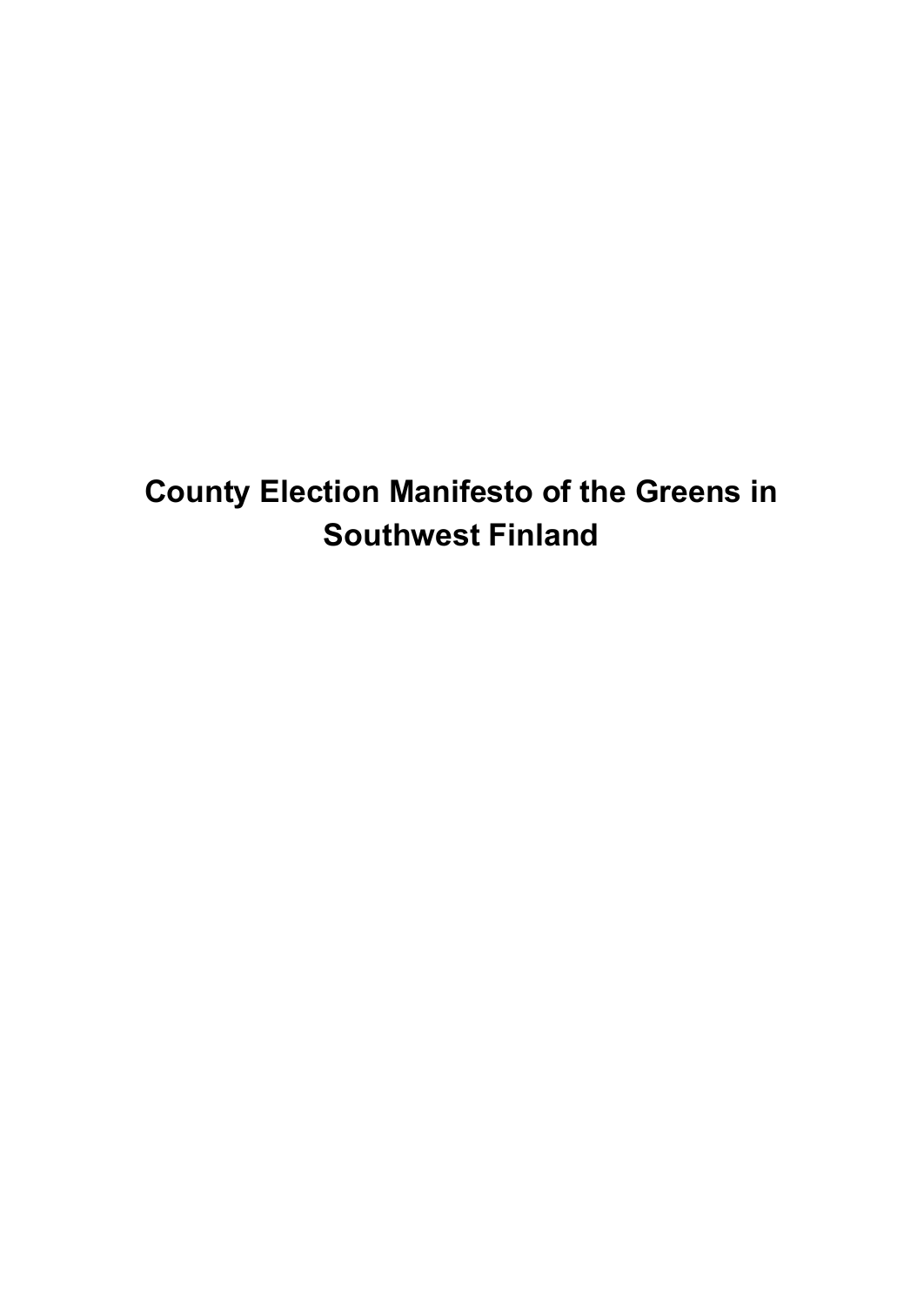### **Table of Contents**

| <b>Equality</b>                     | $\boldsymbol{2}$ |
|-------------------------------------|------------------|
| Inclusion and customer orientation  | $\overline{2}$   |
| Accessibility                       | 3                |
| <b>Prevention and effectiveness</b> | 4                |
| Wellbeing and health                | 4                |
| <b>Effectiveness</b>                | 5                |
| <b>Social responsibility</b>        | 5                |
| Economy and co-operation            | 5                |
| Environment                         | 6                |
| Employer                            | 6                |
|                                     |                  |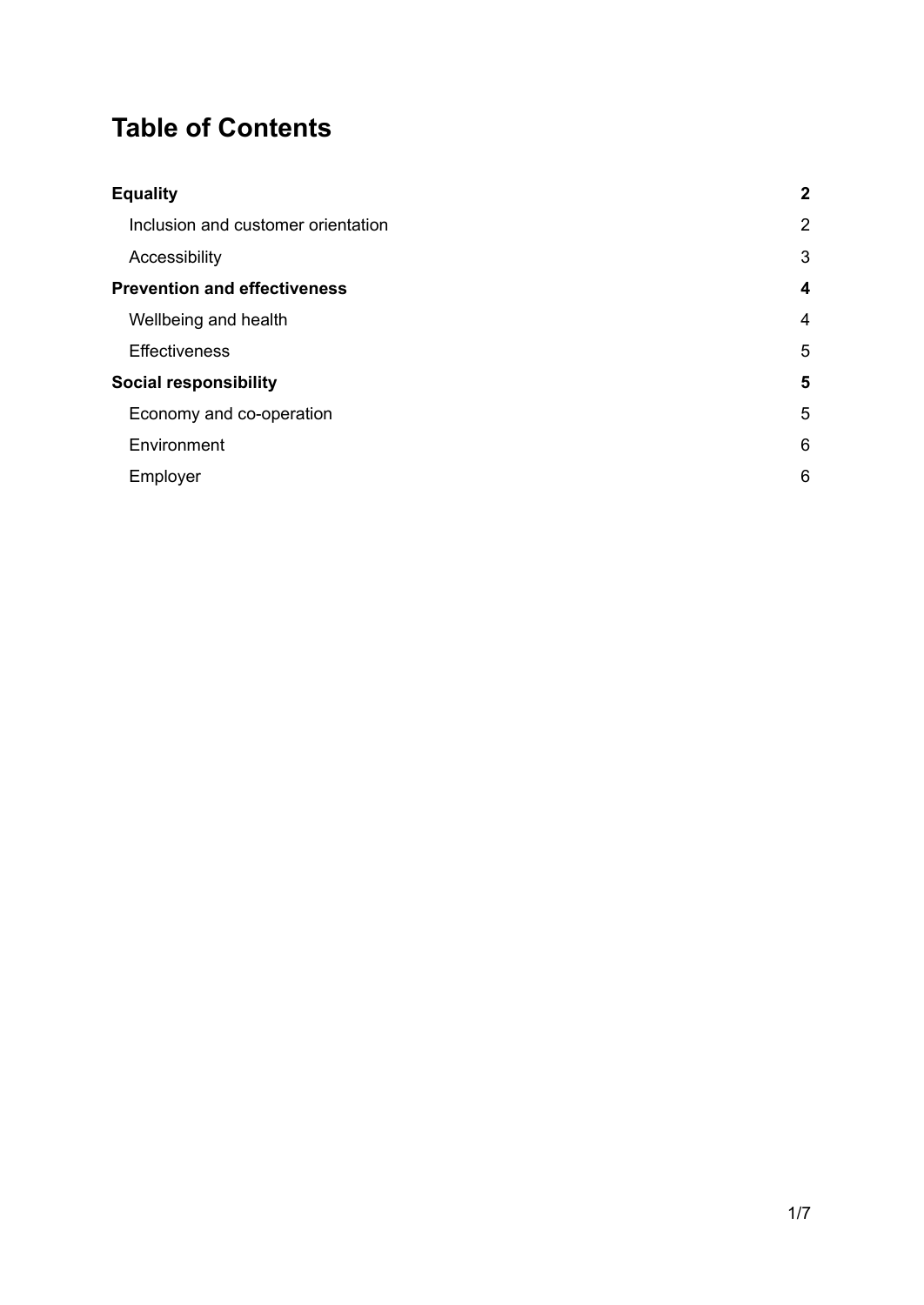## <span id="page-2-0"></span>**Equality**

All policies of the Greens are strongly based on human rights and supporting an egalitarian society and with overall equality in the centre of all decision-making.

#### <span id="page-2-1"></span>Inclusion and customer orientation

The purpose of the wellbeing services county is to, above all, be responsible for the wellbeing of the population of the county. All service users, especially those residents in weaker positions of the society, must be heard as a part of the county's decision-making. All citizens are entitled to equal and comprehensive social and health services regardless of their place of residence or situation in life.

- An individual seeking treatment must receive care within a week. They must be directed to a suitable health care professional. The appointment may take place online, and the treatment can be given by a healthcare professional other than a doctor. Especially young people and adolescents' mental health issues must be addressed without a delay with conversational help.
- Experts by experience shall be more involved in the planning process of the service chains together with a network of professionals.
- Expanding the service coordination, including the information distributed by the social and health care professionals about the services of various actors.
- Services must be provided and accessible for people of all ages in all life situations and stages
	- The wellbeing services county must secure adequate resources for the statutory services such as home care, family social work, and family counselling services.
	- Families with children must have access to various means of support at a low threshold, already when the problems are still minimal. Particular attention should be given to children living with separated or divorced parents.
	- The needs of the elderly population in terms of the health and social services as well as other care and housing services at each age must be met according to the Act on Care Services for Older People.
	- The basic level palliative and end-of-life care must be developed.
	- Informal family care must be developed to make it more egalitarian. In principle, the county must be able to offer services and treatment to all its customers, but funds, training, and support must be set aside for informal care and adult foster care.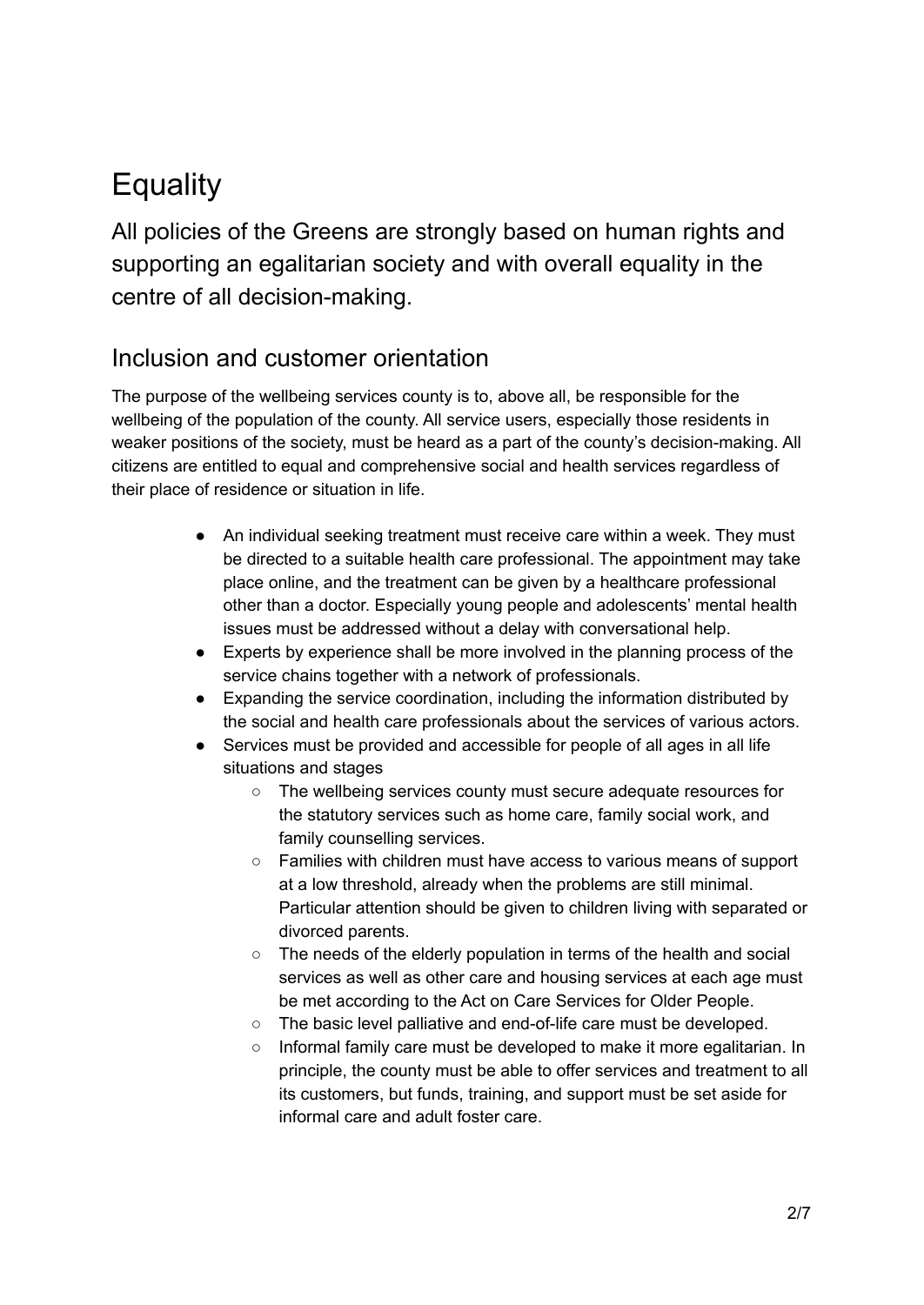- Undocumented foreign nationals must be offered services according to the so-called Helsinki model, i.e., the right to the same treatment, on the same terms, and for the same charges as anyone else.
- Special support clients are provided with the necessary support measures even before the diagnosis. The officeholder, who is responsible for the overall organisation of matters, gathers a multi-professional network to advance the matter without further delay.
- Adequate expertise must be provided in disability, assistance, and other care services. Where necessary, also multidisciplinary expertise may be utilised.
- Living alone, family diversity, gender, or sexual orientation must not affect the services offered to the client – equality and accessibility to all services must be ensured for everyone.
- The prevention and treatment of addictions should be seamlessly integrated into the services of the wellbeing services county. The identification of these issues, such as compulsive gambling or substance abuse, needs to be improved, and access to treatment must be accelerated.
- Efforts must be made to combat poverty and inequality
	- The client's situation needs to be addressed holistically rather than addressing an individual challenge in their lives. This improvement requires multi-professional co-operation as well as offering the client more time with the health care professional.
	- Regional differences must be considered, and services must be made available even in smaller municipalities and remote areas.
	- Prevention and early intervention models need to be widely adopted.
- The continuity of the employment services must be ensured
	- Continuity and the cooperation between the work activities in the wellbeing services county and the workshops provided by the municipality must be ensured.
	- In our society, it must be possible to work according to one's own resources, as work is a factor that efficiently connects a person to the society and the community.

#### <span id="page-3-0"></span>Accessibility

Primary services must be accessible for all, regardless of wealth or place of residence. The health and social services reform will ensure that primary health care and social services are accessible for everyone in a timely manner. A Green wellbeing services county invests in services that are easily accessible with emphasis on preventive services, as this is the best option socially, economically, and humanely.

> ● Services must always be available in one's own language. If necessary, centralising the interpretation services into joint operations shared by all wellbeing services counties, utilising online services and remote connections,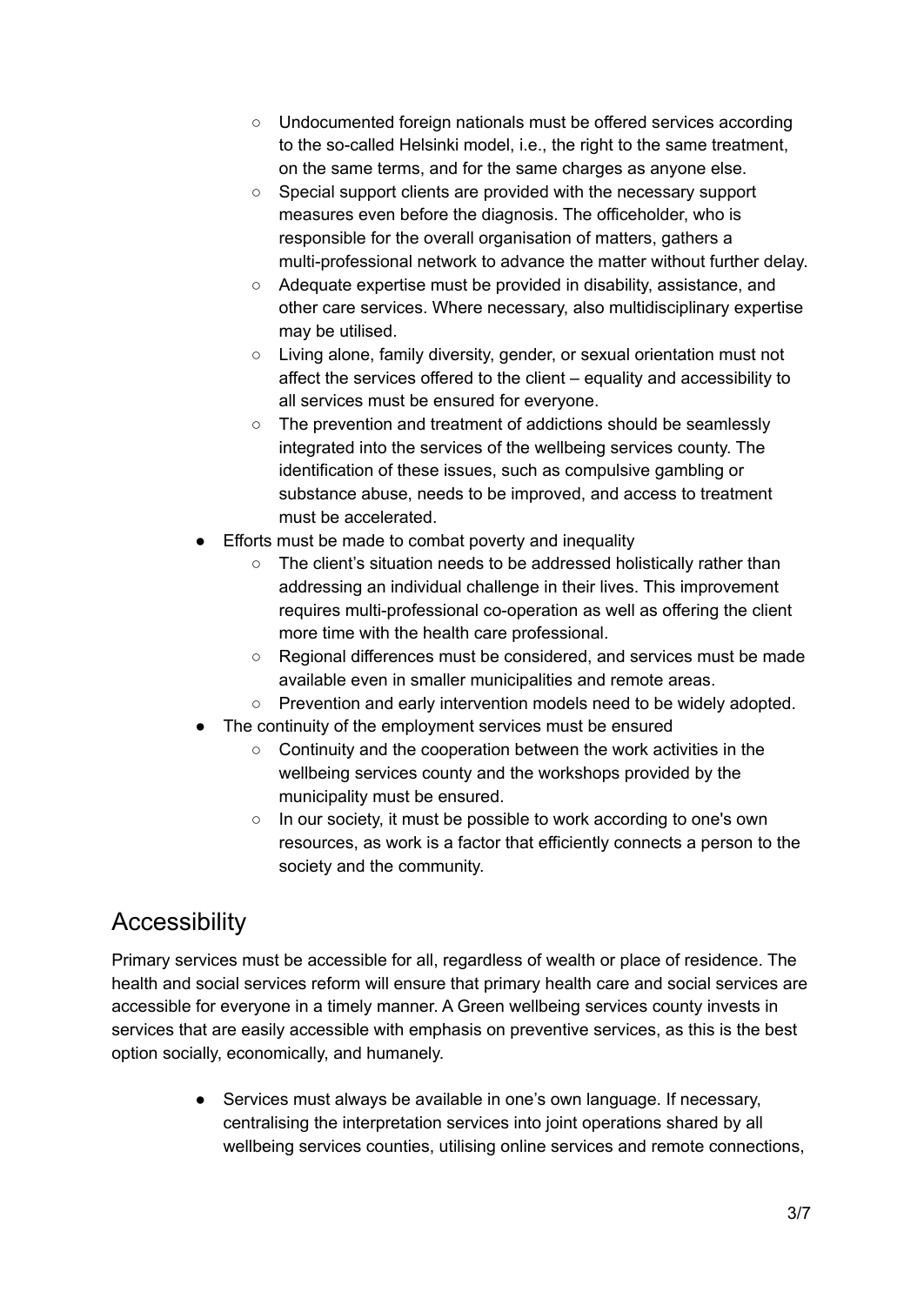to ensure high-quality and comprehensive interpretation services throughout Finland.

- Introducing mobile service units as a part of the service entity for appropriate services such as sampling and vaccinations.
- Taking advantage of the various and existing digital services.
	- The appointment system must be developed so that it is comprehensive, multilingual, and fully digitised. Developing service map-based algorithms that guide the user and provide the service coordinator with the required information about the service need.
	- A quickly accessible remote service point, alongside with the regular health care appointments, must also be introduced to improve the accessibility to services.
	- Ensuring the access to services for those who, for one reason or another, are unable or unwilling to use digital services.

### <span id="page-4-0"></span>Prevention and effectiveness

Timely and effective intervention keeps problems from growing yet bigger. All residents should receive the right care at the right time. The efficiency of the treatment is based on early intervention as well as prevention. The care chains must be seamless and multi-professional. However, efficiency must not take precedence over humane customer focus and optimal treatment.

#### <span id="page-4-1"></span>Wellbeing and health

The Finnish welfare state relies on strong primary health care and provides humane, effective, and preventive health care services. The wellbeing services counties must succeed in breaking down the barrier between specialist care, primary health care, and social welfare.

- Strengthening of the public primary health care and the basic social services, and by this shifting the focus to preventive low-threshold basic services.
- Developing the low-threshold services, as well as service guidance and coordination to facilitate early identification. Providing lighter services with an individual focus on the specific needs of the family and supporting their daily lives.
- Ensuring that all schools and educational institutions have a school nurse, social worker, psychiatric nurse, or other member of a multidisciplinary team within reach without an appointment. If necessary, an appointment with a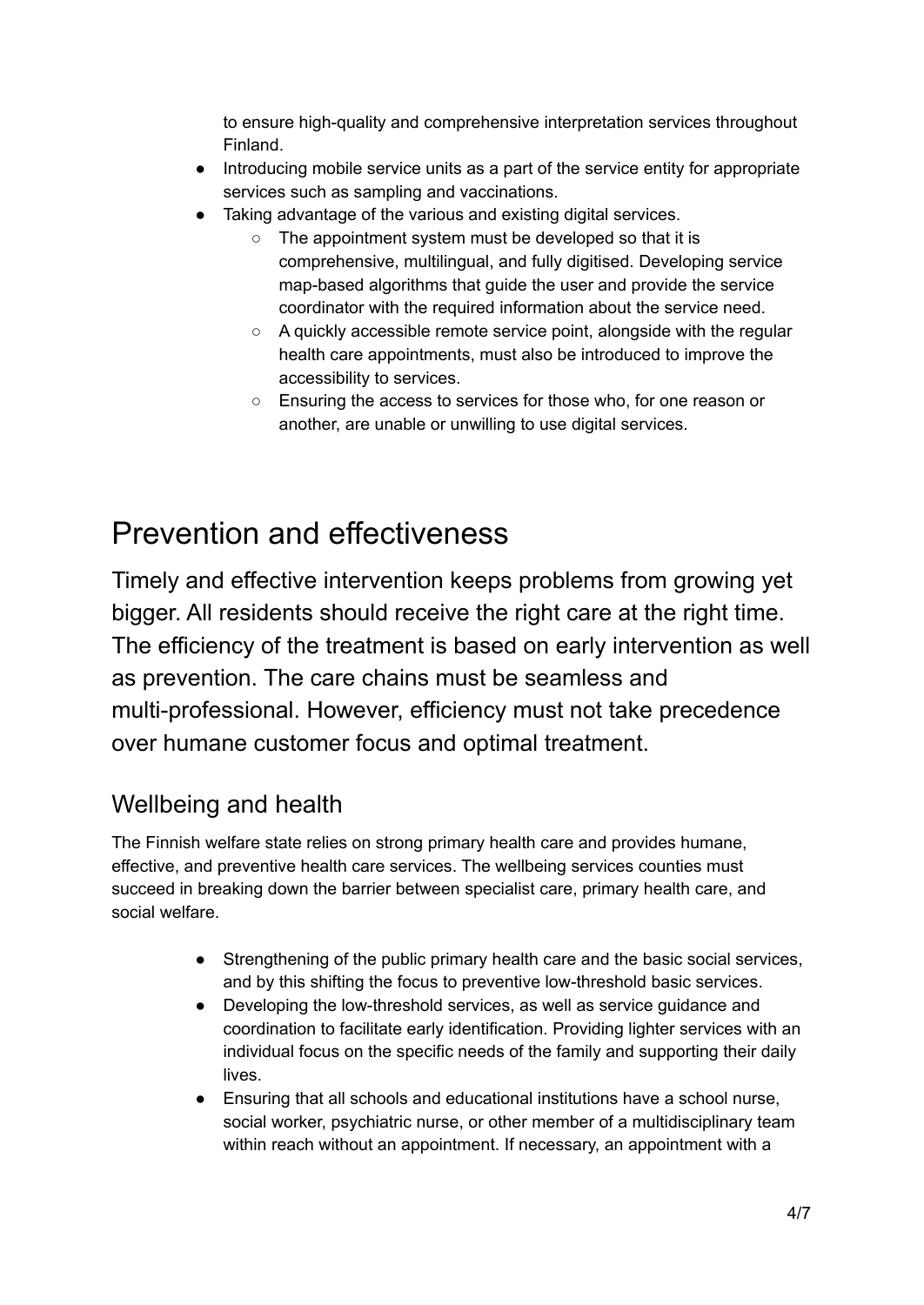school psychologist or a school doctor must be made possible without a delay.

- Easy access to sexual counselling and, if necessary, sexual therapy must be available for everyone.
	- All residents under the age of 25 must have access to free contraception.
	- The health care staff must be given comprehensive training on dealing with sexual and gender minorities.

### <span id="page-5-0"></span>**Effectiveness**

The main objective is to provide humane and effective healthcare that is affordable and accessible. Research and science-based metrics need to be developed to assess the effectiveness and quality at all levels and in all areas of the services. The evaluation should be regular and continuous.

- Ensuring the right care for everyone at the right time.
	- Ensuring the preventability of treatment by offering treatment at the right time.
	- Enabling rapid recovery of the client and preventing the accumulation of issues.
- Organising the care in such a way that the continuity of care, the seamless care chains, and a personal doctor system can be ensured.
	- The clients are seamlessly taken care of even after the end of the immediate treatment. A follow-up plan is recorded to ensure that the client's needs can be met in the future as well.

# <span id="page-5-1"></span>Social responsibility

From the outset, we ensure that the governance and decision-making of the wellbeing services counties is transparent, comprehensible, and easy to follow. In addition, we ensure equal channels for residents to act and influence the decisions made. Open and transparent governance is a prerequisite for all residents to participate in the evaluation and development of the decision-making.

#### <span id="page-5-2"></span>Economy and co-operation

The success of the procurement is an important part of smooth running, safe, and economic operations.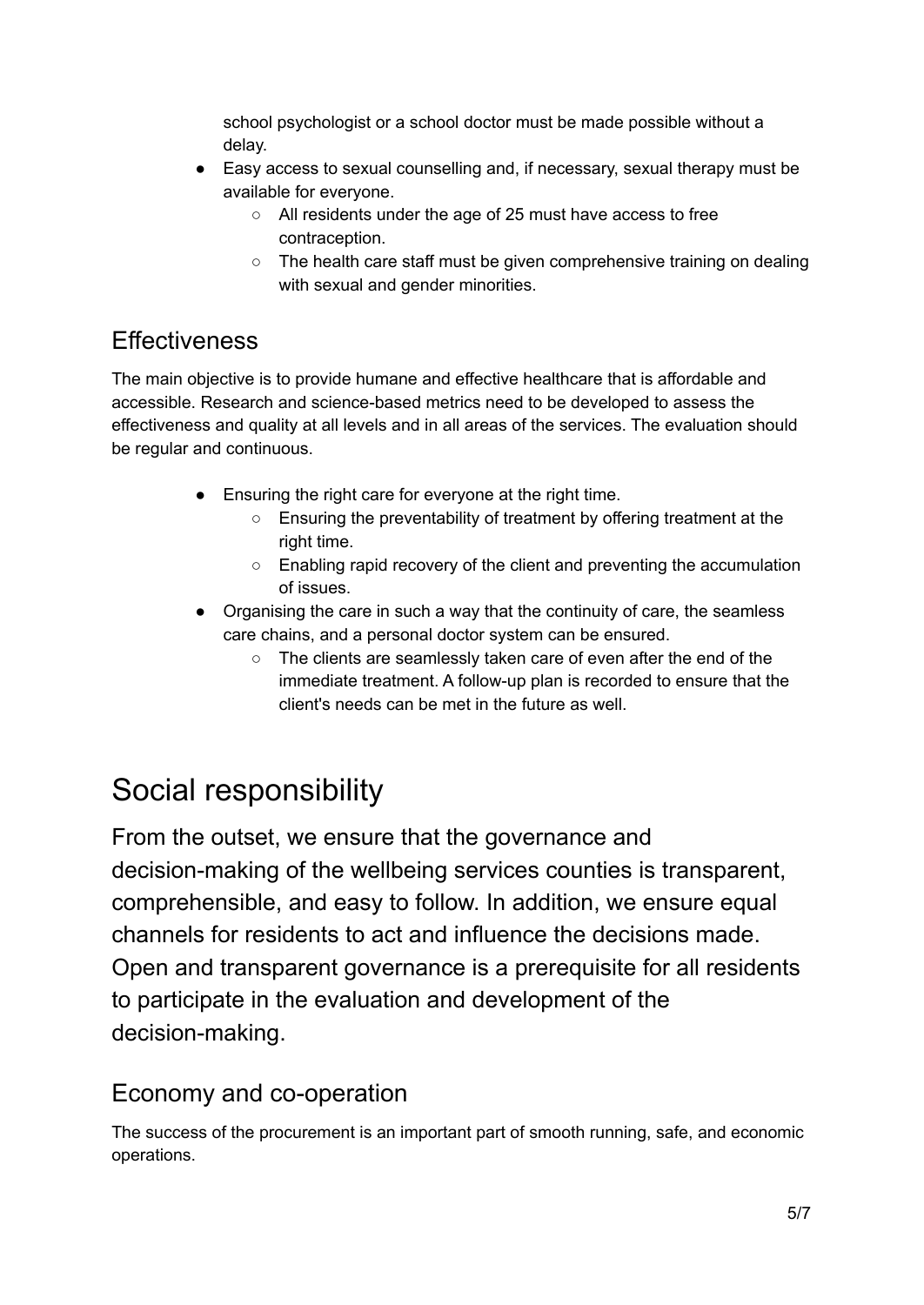- The wellbeing services counties ensure strong procurement expertise within their organisations.
- Procurement is carried out in such a way that small and local companies and organisations also have realistic chances of succeeding in the procurement process.
- Utilising the possibilities of procurement legislation to consider, for example, various certifications related to quality, responsibility, and sustainability as a part of the procurement process.
- Research-based, regular, and continuous evaluation of quality and service availability is carried out at all service levels and areas.

#### <span id="page-6-0"></span>Environment

Climate change has various negative effects on our health, thus controlling climate change supports the welfare state in its core mission. Taking care of the environment and animal welfare is an essential part of safeguarding human health and wellbeing. Sustainable economic management ensures the wellbeing of people within the limits of the carrying capacity of the environment. We need all actors to be involved in the work towards sustainable development.

- The environmental impact of the procurement is considered. Direct climate emissions can be reduced by investing in energy efficiency, low emission, and zero-emission forms of energy.
- Low-emission and zero-emission solutions are preferred for transport services and equipment choices.
- The CO2 emissions can be affected by the building material choices and investing in energy efficiency. The same can be done for the renovations of existing facilities.
- Recognising how efficient land-use planning can contribute to both human health and the wellbeing of the environment.

### <span id="page-6-1"></span>Employer

High-quality management, stable and safe working conditions, and continuous development possibilities have a significant effect on the wellbeing of employees. More resources must be given to the wellbeing services of the employees and the wellbeing must be regularly assessed.

- Offering more opportunities to employees to influence and develop their careers, as well as further educate themselves on the matters related to their own work. Job rotation and the right level of pay must also be addressed.
- Supporting the wellbeing of the personnel, increasing motivation and commitment by investing in the work community skills and working capacity management.
- Piloting a self-directed work community, for example in home care or assisted living services.